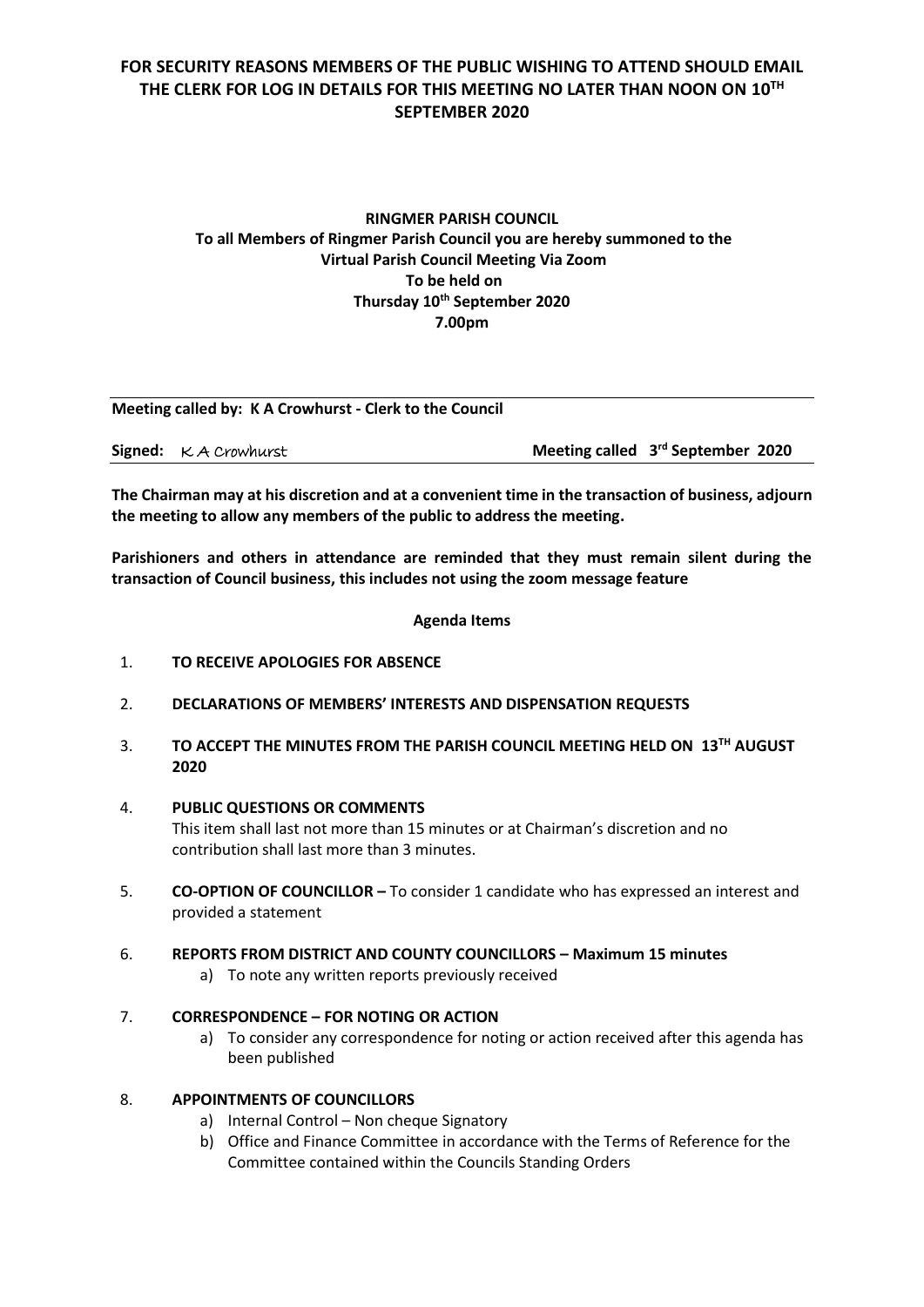### *Membership*

- *The Chair and Vice Chair of the Parish Council*
- *The Chair of Greens and Amenities Committee*
- *The Vice Chair of Greens and Amenities Committee*
- *3 appointed Members of the Parish Council*
- c) Jubilee Cottages Housing Management Trust 1 Member

### 9. **OFFICE & FINANCE:**

- a) Payments and receipts (Previously circulated)
- b) Bank Reconciliation(s)
- c) Bank summary
- d) Cost Centre Report
- e) Quotation(s)
- f) Grant application(s)/Donations
- g) Insurance renewal
- h) Bank account signatories Progress
- i) Appropriation of £10,000 with regard to Full Council Minutes  $13<sup>th</sup>$  August 2020

10. 17 A proposal was received that £10,000 be allocated from reserves or elsewhere to assist with the increased workload of Members and Staff , to take specialist advice and consultation. The amount would be called off by Council. Council would be aware of any expenditure pertaining to this.

10.18 This was discussed in depth, the discussion points included.

- A decision being made without a supporting paper
- Allocation of rate payer's money
- The Clerk being able to spend the amount of £500
- The procedure should an emergency expenditure being required which has to be agreed by the Committee Chairman/Chairman of the Council
- The need for the £10,000 to be called off by Council
- j) Appropriation of £5,000 with regard to Full Council Minutes  $13<sup>th</sup>$  August 2020

10.20 A proposal was also received requesting the amount of £5,000 be made available to support the two Working Groups for delivery of a Skate Ramp and Play Area renewals under the control of Full Council. The funds would be mainly used for specialist advice, support, and delivery.

10.21 The meeting moved to a vote. The result of the vote was 7 for the proposal and 0 against, 1 abstention, therefore, the motion was carried, and the proposal accepted to be implemented.

#### 10. **PLANNING APPLICATIONS**

**LW/20/0490 Goldcliff Nurseries The Holdings Old Uckfield Road Ringmer BN8 5RY** Increase the plant sales area up to 4,150m, erection of horticultural polytunnels and replacement of the existing office with a new facility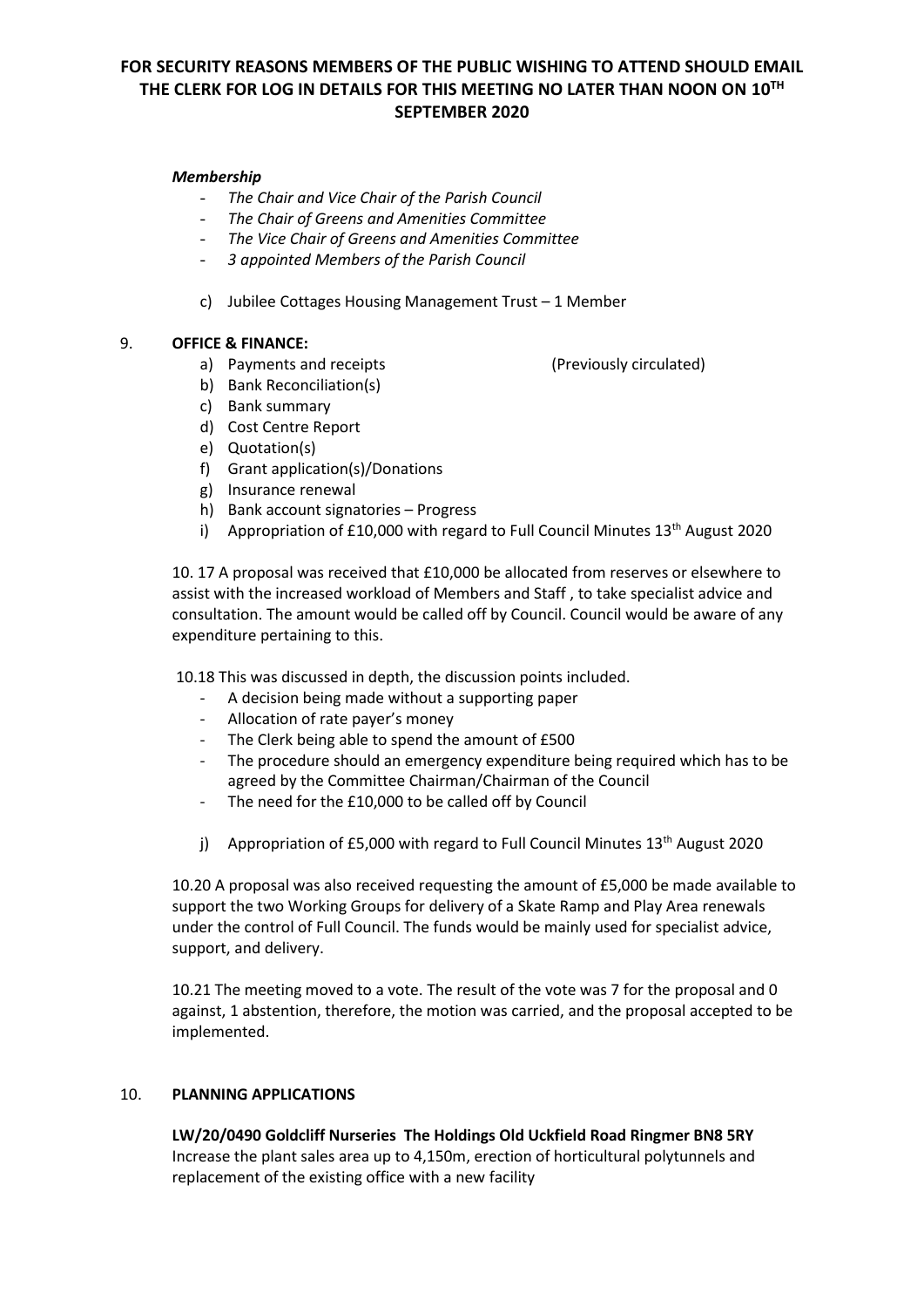#### **LW/20/0435 Wellingham Farm Wellingham Lane Ringmer BN8 5SW**

Erection of a temporary farm worker's dwelling, two calf rearing sheds and a landscape earth screen

### **LW/20/0439 38 Christie Avenue Ringmer BN8 5JT**

Replacement of the existing conservatory frames and roof with new frames and a solid tiled roof

### **LW/20/0430 Downsview Farm Laughton Road Ringmer BN8 5UT**

Section 73A retrospective application for temporary consent for an agricultural worker's dwelling (caravan) for a minimum of three years

### **TW/20/0063/TPO 11 Yeomans Ringmer BN8 8EL**

(TPO No. 11) T1, T2 & T3 all oak – Reduce the length of limbs overhanging the garden by 1.5m and remove epicormic growth

#### **LW/20/0485 Upper Lodge Farm The Broyle Ringmer BN8 5AP**

Replacement of existing farmyard manure store with an upgraded facility, repair and upgrade of existing slurry lagoon and installation of new water sludge lagoon and associated earth engineering works

### **LW/20/0520 Moor House Moor Lane Ringmer**

Planning Application - proposed remodelling of existing outbuildings to provide holiday let accommodation

#### **LW/20/0369 Fairfield Laughton Road Ringmer East Sussex BN8 5NH**

Alterations to existing detached single storey garage including relocation in line with main dwelling and creation of covered passageway

### 11. **STAFFING MATTERS** *Exclusion of the press and members of the public in accordance with the Admission to meetings Act 1960*

- a) Annual increments recommendation from Personnel Sub Committee and Office and Finance Committee
- b) Approval of staff time to work on Jubilee Cottages Housing Trust administration and legal matters arising from a legacy being left to the Housing Trust Please note staff currently support the Management Trust not the main Trust. **(Extract of Deed of Declaration for the Trust – Previously circulated to all Council Members)**

#### 12. **REPORTS BY LEAVE – NOT FOR DISCUSSION OR DECISION**

13. **ITEMS FOR REFERRAL TO NEXT AGENDA OR APPROPRIATE COMMITTEE**

## 14. **URGENT ITEMS AT THE CHAIRMAN'S DISCRETION REQUIRING DECISIONS WHICH CANNOT BE HELD OVER UNTIL THE NEXT MEETING**

**THE PUBLIC AND THE PRESS HAVE A RIGHT AND ARE WELCOME TO ATTEND**